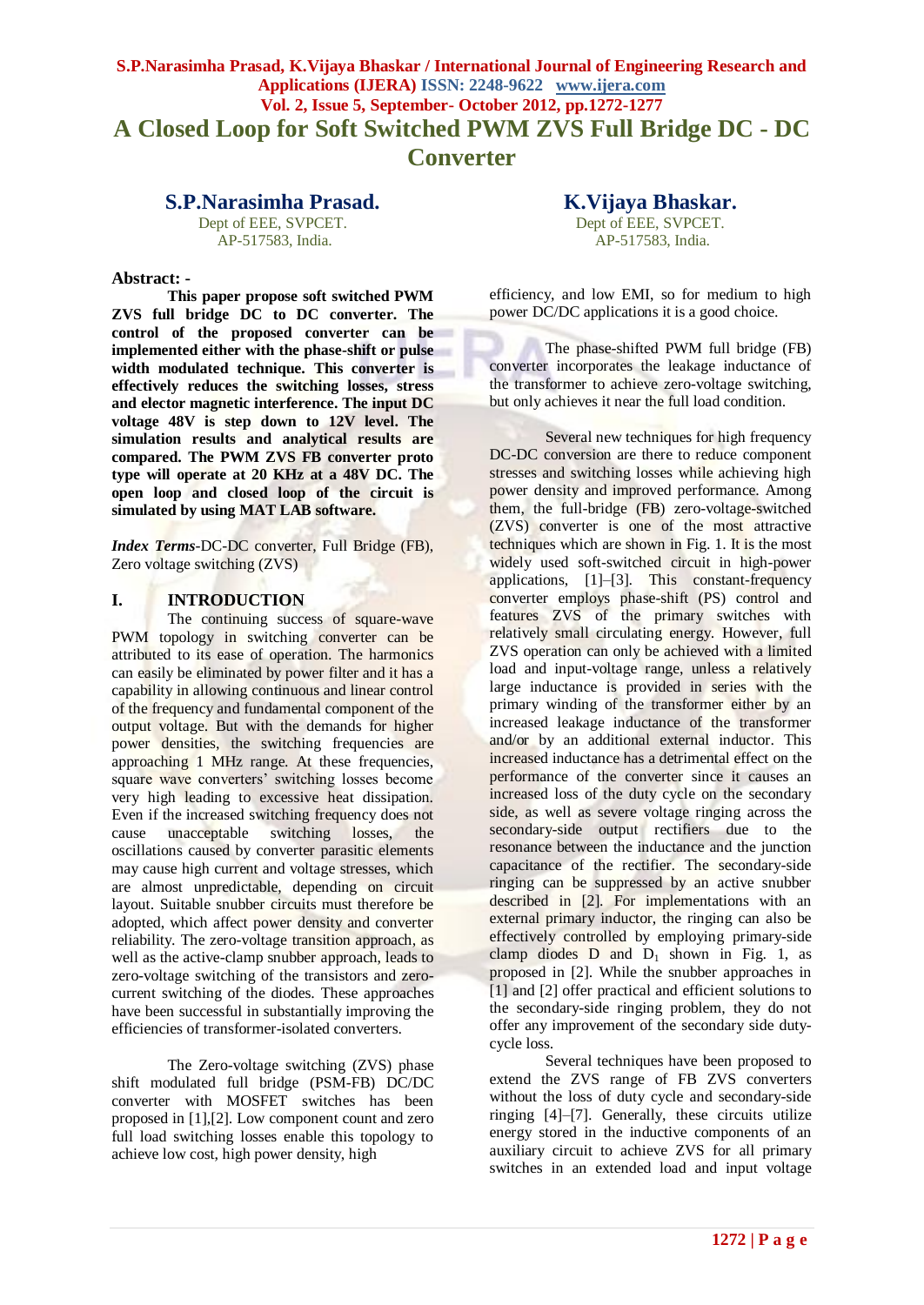range. Ideally, the auxiliary circuit needs to provide very little energy, if any, at full load because the full-load current stores enough energy in the converter's inductive components to achieve complete ZVS for all switches. As the load current decreases, the energy provided by the auxiliary circuit must increase to maintain ZVS, with the maximum energy required at no load. The energy stored for ZVS is independent of load as described in [4] and [5]. Adaptive energy storage in the auxiliary circuit has been introduced in [6] and [7]. However, these converters have to use large inductors so, high circulating energy that is needed1 to achieve no-load ZVS and that is due to a relatively large inductor employed to assist ZVS.



Fig.1 PWM Full Bridge Converter

 In this paper, a FB ZVS converter with adaptive energy storage that offers ZVS of the primary switches over a wide load range with greatly reduced no-load circulating energy and with significantly reduced secondary-side duty cycle loss is introduced with PWM control. ZVS full bridge DC to DC converter with ZVS over the entire range is given by[8].High power density multi-kilowatt DC to DC converter with galvanic isolation is given by [9]. The literature [1] to [9] does not deal with the modeling and simulation of closed loop controlled PWM ZVS full bridge converter. This works aims to develop circuit model for ZVS full bridge converter.

#### **II. PWM ZVS FB CONVERTER WITH AUXILIARY TRANSFORMER.**

Fig. 2 shows the FB ZVS converter circuit diagram that provides ZVS for the bridge switches over a wide range of load current. It employs lowpower auxiliary transformer TRA to extend the ZVS range. The primary of auxiliary transformer TRA is connected to the center tap of power transformer TR and the ground through blocking capacitor  $C_1$ , where as its secondary is connected in series with the primary winding of power transformer  $TR$  and inductor  $L<sub>p</sub>$  . Auxiliary transformer TRA is only used to adaptively store a relatively small amount of energy into primary inductor that is required for ZVS. Finally, two diodes are connected from the node connecting the primary of the power transformer and the secondary of the auxiliary transformer to the positive and negative (ground) rails of the bridge to provide a path for the current through primary inductor, L<sub>p</sub> which is used to store ZVS energy. When the load voltage is regulated, as the load current and/or input voltage decreases, the duty cycle of each PWM switch, i.e., switches  $Q_3$  and  $Q_4$ decreases so that the volt-second product on the windings of power transformer TR also decreases. At the same time, the volt-second product on the windings of auxiliary transformer TRA increases, which proportionally increases the energy stored in the primary inductor. Due to the adaptive nature of the energy available for ZVS stored in the primary inductor, which increases as the load current and/or input voltage decreases, the proposed circuit can achieve ZVS in a very wide range of load current, including no load, with minimal circulating energy.



Fig.2 FB ZVS converter with auxiliary transformer

In the modified circuit, since the ZVS energy stored in the primary inductor is dependent on its inductance value and the volt-second product of the secondary of auxiliary transformer TRA, the size of the primary inductor can be minimized by properly selecting the turns ratio of auxiliary transformer TRA. As a result, the size of the primary inductor is very much reduced compared to that of the conventional PS FB converter shown in Fig.1. In addition, since the auxiliary transformer does not need to store energy, its size can be small. Finally, because the energy used to create the ZVS condition at light loads is not stored in the leakage inductances of transformer TR, the transformer's leakage inductances can also be minimized. As a result of the reduced total primary inductance, i.e., the inductance of the primary inductor used for ZVS energy storage and the leakage inductance of the power transformer, the proposed converter exhibits a relatively small duty-cycle loss, which minimizes both the conduction loss of the primary switches and the voltage stress on the components on the secondary side of the transformer, which improves the conversion efficiency. Moreover, because of the reduced total primary inductance, the secondary- side parasitic ringing is also reduced and is effectively controlled by primary side diodes D and  $D_1$ .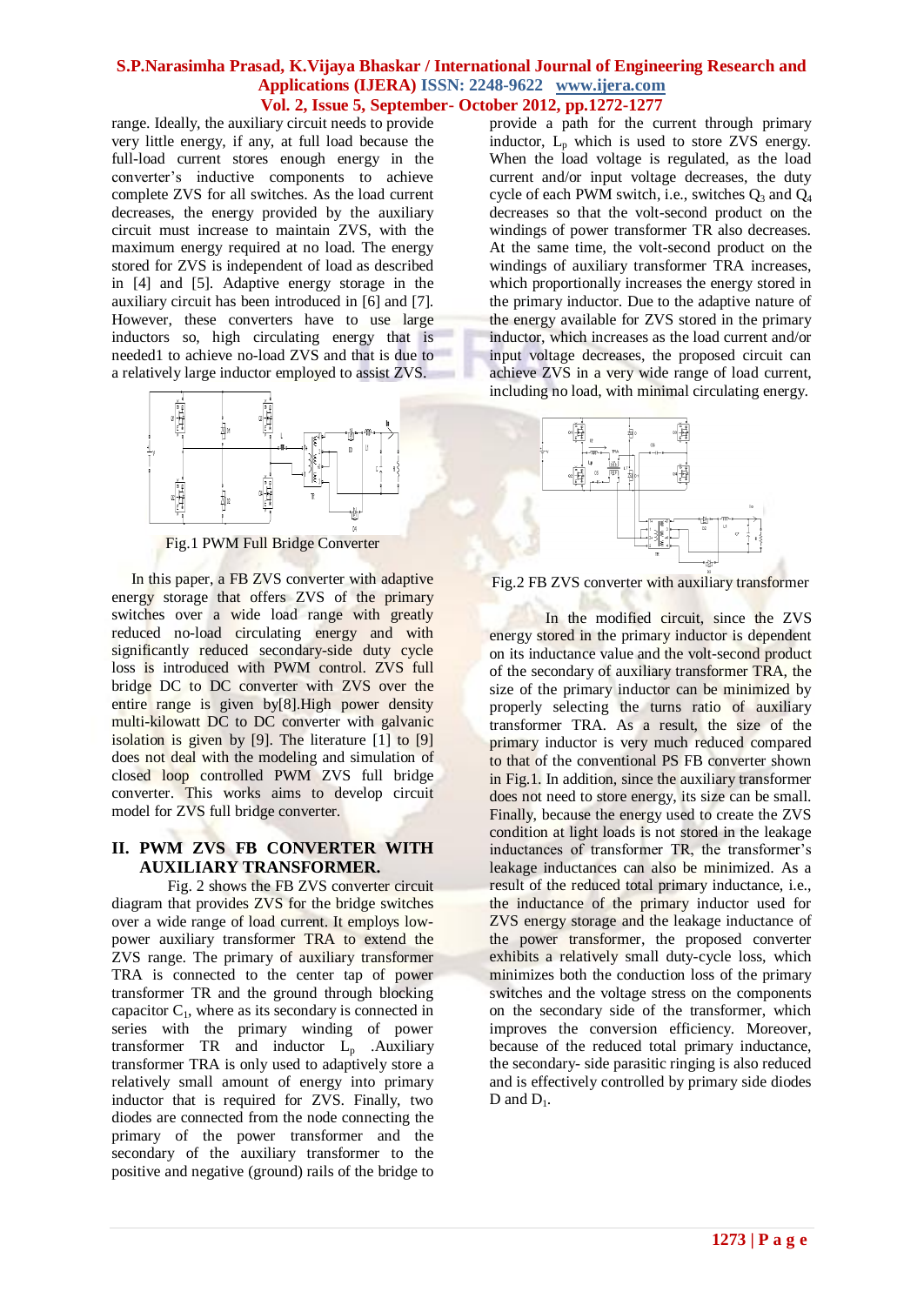#### **III. OPERATIONAL PRINCIPLE**

The circuit diagram of the modified converter is shown in Fig.2.The primary side consists of four switches, two diodes, one inductor, and one capacitor. It employs low power auxiliary transformer TRA to extend the ZVS range. At light loads energy used to create ZVS is not stored in the leakage inductance of the transformer TR .So; the transformer's leakage inductance can be minimized. Energy stored in primary inductor depends on volt-second product of the secondary of auxiliary transformer TRA and inductance value. So by selecting proper turn ratio of auxiliary transformer TRA, the size of the primary inductor can be minimized. Auxiliary transformer is not used to store energy. So, its size can be small. Several assumptions are made as follows.

- 1) Capacitance of capacitor  $C_5$  is large enough so that the capacitor can be modeled as a constant voltage source.
- 2) The inductance of output filter  $L_1$  is large enough so that during a switching cycle the output filter can be modeled as a constant current source.
- 3) The leakage inductance of auxiliary transformer TRA and the magnetizing inductances of both transformers are neglected.
- 4) The resistance of each conducting switch is zero; where as the resistance of each non-conducting switch is infinite.
- 5) Current through primary side of auxiliary transformer TRA is zero.



Fig 3(a). The circuit diagram at  $(t_0 \text{ to } t_1)$ 







Fig 3(c). The circuit diagram at  $(t_2 \text{ to } t_3)$ 



Fig  $3(d)$ . The circuit diagram at ( $t_3$  to  $t_4$ )

As shown in Fig.3(a), at t=t<sub>0</sub>, load current flows through rectifier  $D_3$  and the lower secondary of power transformer TR. when diagonal switches  $Q_1$  and  $Q_2$  are conducting. Since during this topological stage diodes  $D$  and  $D_1$  are reverse biased, the reflected primary current is flowing through closed switch  $Q_1$ , primary inductor  $L_p$ winding  $N_2$  of auxiliary transformer TRA, primary winding  $N_p$  of transformer TR, and closed switch Q4. Since the impendence of the primary inductor  $L_p$  and winding  $N_2$  of auxiliary transformer TRA are very small compare to primary referred filter inductor  $L_0$ . Let  $V_0$  be the primary referred output DC voltage.

Slope of the primary current is given by  $(V_{DC} - V_0)/L_0$ . Centre tap of primary voltage is given by  $V_P/2$  =V/2 because impendence of primary inductor  $L_p$  and winding  $N_2$  of TRA are small. At t=t<sub>1</sub> as shown in Fig. 3(b), switch  $Q_4$  is turned off, primary current starts charging output capacitance  $C_4$  of switch  $Q_4$  and discharges output capacitance  $C_3$  of switch  $Q_3$ . The total required energy to charge  $C_4$  and discharge  $C_3$  is provided not only from the stored energy of  $L_p$ , but also from the stored energy of the output filter inductor. Since the stored energy in the output filter inductor is significantly larger than the required energy to charge  $C_4$  and discharge  $C_3$ , these capacitors are assumed to be charged and discharged linearly. Voltage across switch  $Q_4$  increases towards V and voltage across switch  $Q_3$  decreases towards zero. Primary winding voltage of auxiliary transformer increases from zero to V/2 and secondary winding of auxiliary transformer increases from zero to  $V/2^*$  n<sub>i</sub> where n<sub>i</sub> is the auxiliary transformer turn ratio. Diode D starts conducting because of increasing secondary voltage of auxiliary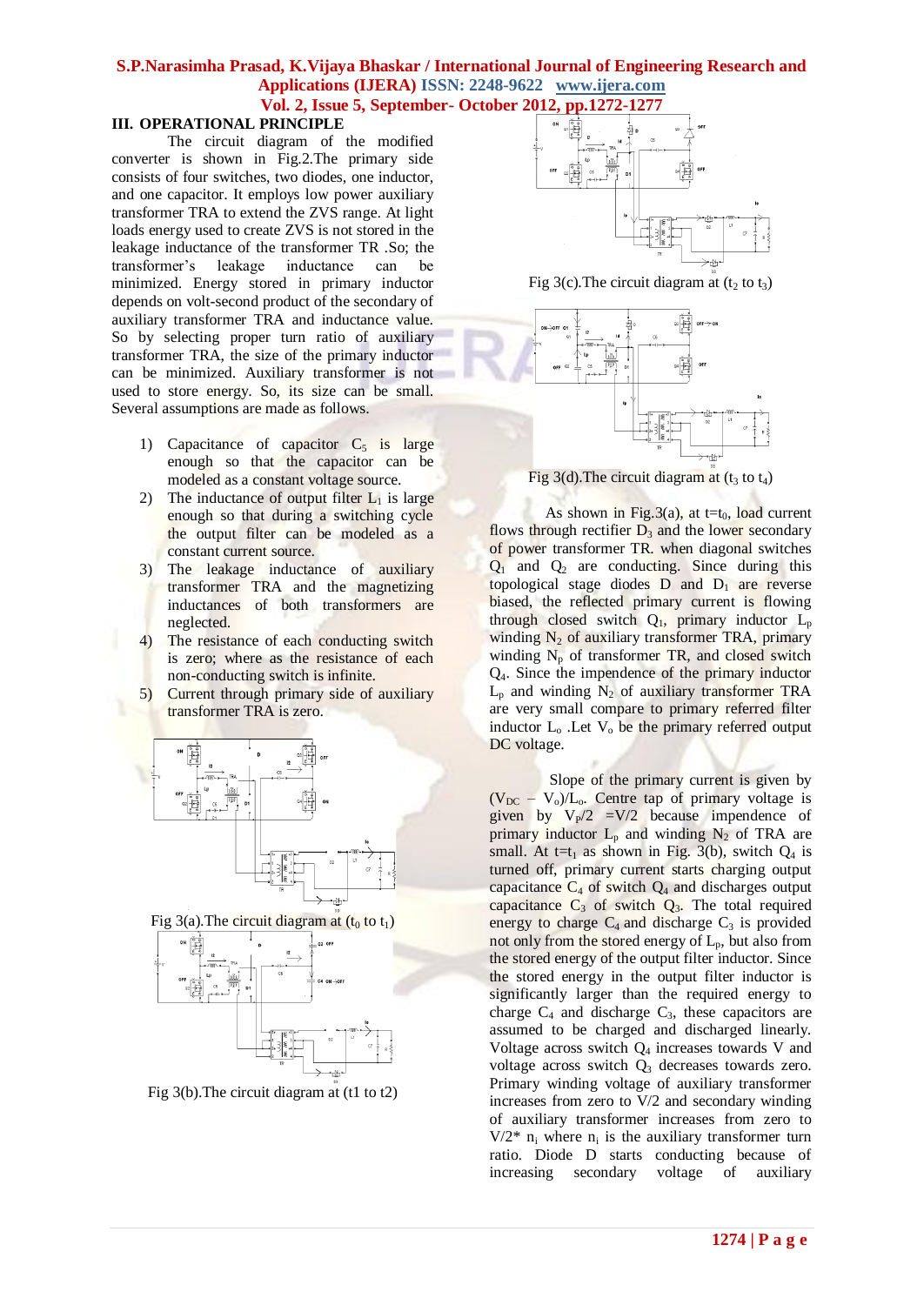## **S.P.Narasimha Prasad, K.Vijaya Bhaskar / International Journal of Engineering Research and Applications (IJERA) ISSN: 2248-9622 www.ijera.com**

**Vol. 2, Issue 5, September- October 2012, pp.1272-1277**<br>age across  $Q_3$  reaches zero<br>conducting at t=t<sub>2</sub> as shown  $\left(\frac{1}{2}L_P\frac{I_0}{r}+\frac{v(1-d)^2}{r}\right) \geq 20$ transformer. After voltage across  $Q_3$  reaches zero diode across  $Q_3$  starts conducting at t=t<sub>2</sub> as shown in Fig.  $4(c)$ .

When the voltage across switch  $Q_3$ becomes zero, voltage across the power transformer also becomes zero since the primary of the transformer is shorted by the simultaneous conduction of the body diode of  $Q_3$  and diode D. As a result, the secondary windings are also shorted so that rectifiers  $D_2$  and  $D_3$  can conduct the load current simultaneously. However, because of the leakage inductance of transformer TR, load current Io is still carried by the lower secondary through rectifier  $D_3$  since no voltage is available to commutate the current from the lower secondary and  $D_3$  to the upper secondary and  $D_2$  if ideal components are assumed. With real components this commutation voltage exists, but is too small to commutate a significant amount of current from the lower to the upper secondary so that even with real components the majority of the current is still found in the lower secondary and its corresponding rectifier  $D_3$ . So, during this stage when switches  $Q_1$ and  $Q_3$  are conducting, primary current stays nearly unchanged.

During this stage, diode D is conducting and voltage  $V_2$  is applied directly across primary inductor  $L_p$ , Which increases current  $I_2$  until  $Q_1$  is turned off at t=t<sub>3</sub> as shown in Fig 4(d).Current  $I_2(t)$ in the interval of  $t_2$  to  $t_3$  can be given as

 $I_2(t) = I_p + I_d(t) = I_o/n + \{(V/2)^*n_i * Lp(t-t_2)\}$ (1)

Where  $I_d(t)$  is the current across diode D. n=turn ratio of power transformer.

During this stage, the voltage across switch  $Q_3$  is kept zero due to D. So switch  $Q_3$  is turned on with ZVS. After  $Q_1$  is turned off, current  $I_2$  begins charging output capacitance  $C_1$  of switch  $Q_1$  and discharging capacitance  $C_2$  of switch  $Q_2$ . The total energy required to charge  $C_1$  and discharge  $C_2$  is supplied from the stored energy in the primary inductor  $L_p$ . To achieve ZVS energy stored in the primary inductor (ELP) must be higher than total energy required to charge  $C_1$  and discharge  $C_2$ .

 $E_{LP} \geq CV^2$  (2) Where  $C_1=C_2=C$ Using equation (1)

$$
E_{LP} = \left(\frac{1}{2} L_P \frac{I_0}{n} + \frac{v(1-d)^2}{2}\right)
$$
 (3)

Where,  $f_s$  is the switching frequency. From equation (2) and (3)

$$
\left(\frac{1}{2}L_P \frac{I_0}{n} + \frac{v(1-d)^2}{4n iL_f f_S}\right) \ge 2CV^2 \tag{4}
$$

Where, D is the duty cycle of the converter.

Then primary current continue to flow through anti-parallel diode of switch  $Q_2$  so that  $Q_2$ can be turned on with ZVS. In this stage Voltage  $V_{s1}$  across switch  $Q_1$ , which is in opposition to voltage  $V_2$ , is increasing and current  $I_d$  starts decreasing. When  $I_d$  becomes zero Diode D stops conducting so that primary current starts decreasing. Load current  $I_0$  also begins to commutate from the lower secondary and  $D_3$  to upper secondary and  $D_2$ . When the commutation of the load current from the lower to upper secondary is completed, the primary current commutation from the positive to negative direction is also finished.

The circuit stays with diagonal switches  $Q_2$  and  $Q_3$  turned on until the switch  $Q_3$  is turned off. Second half of the switching period is exactly the same as the first half of the switching period.

The circuit stays with diagonal switches  $Q_2$  and  $Q_3$  turned on until the switch  $Q_3$  is turned off. Second half of the switching period is exactly the same as the first half of the switching period.

**IV. SIMULATION RESULTS.**



Fig.4 Simulink Model of ZVS DC to DC converter

Simulink model of DC to DC converter is shown in Fig 4. Driving pulses are shown in Fig. 5.DC input voltage is shown in Fig 6.Output voltage across  $Q_1 \& Q_2$  is shown in Fig 7. Voltage across  $Q_3$  &  $Q_4$  are shown in Fig 8. .Secondary voltage is shown in Fig 9. DC output current and voltage are shown in Fig. 10. DC output voltage is 12V and the current is 1A. It can be seen that the DC output is free from ripple.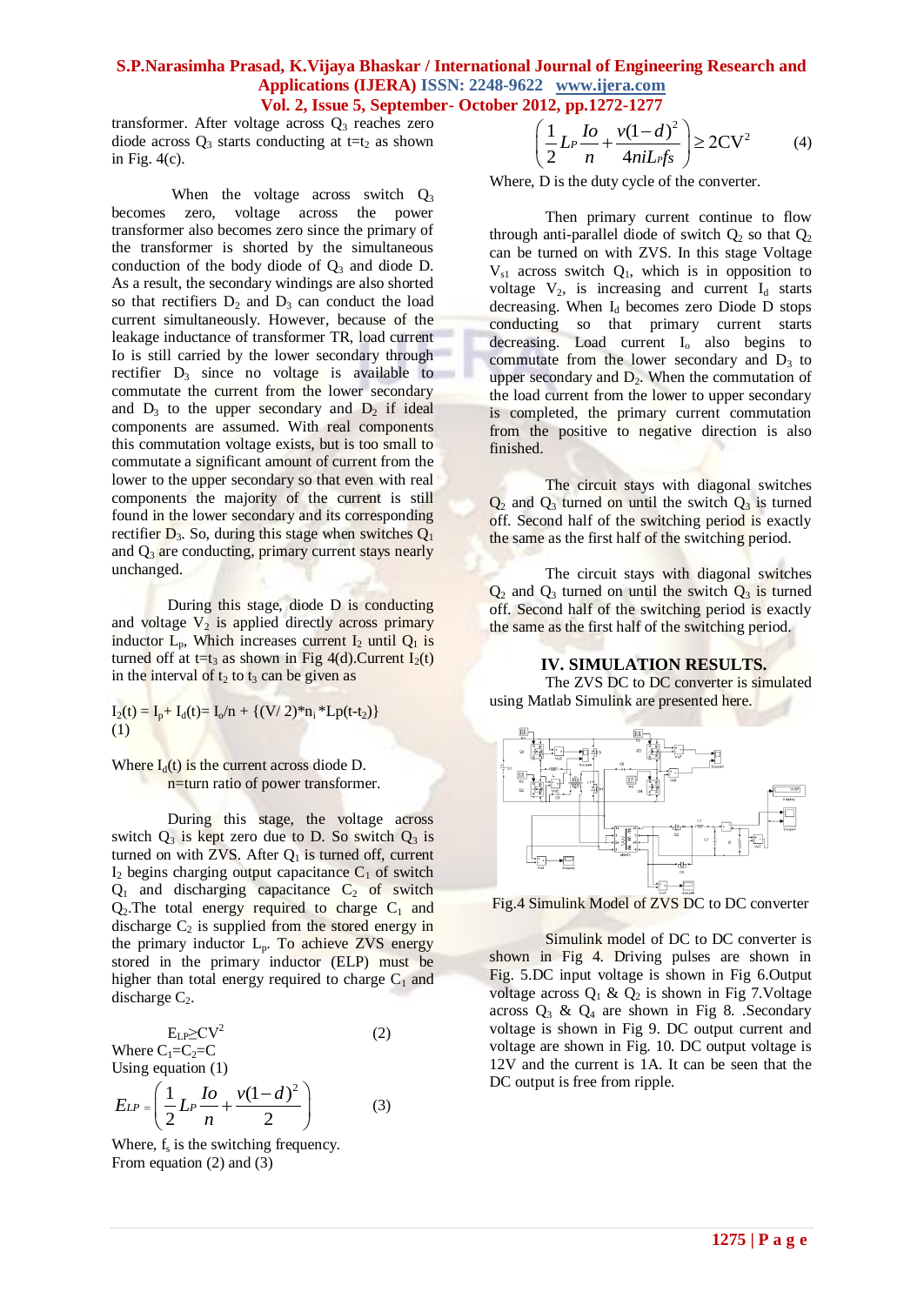

Fig.5 Driving Pulses

For constant-frequency, variable duty cycle control of the proposed converter, switches  $Q_1$  and  $Q_2$  always operate with approximately 50% duty cycle, whereas switches  $Q_3$  and  $Q_4$  have a duty cycle in the range from 0% to 50% as shown in Fig 5.



Fig. 9 Voltage across the secondary



Fig.10 DC output current and voltage